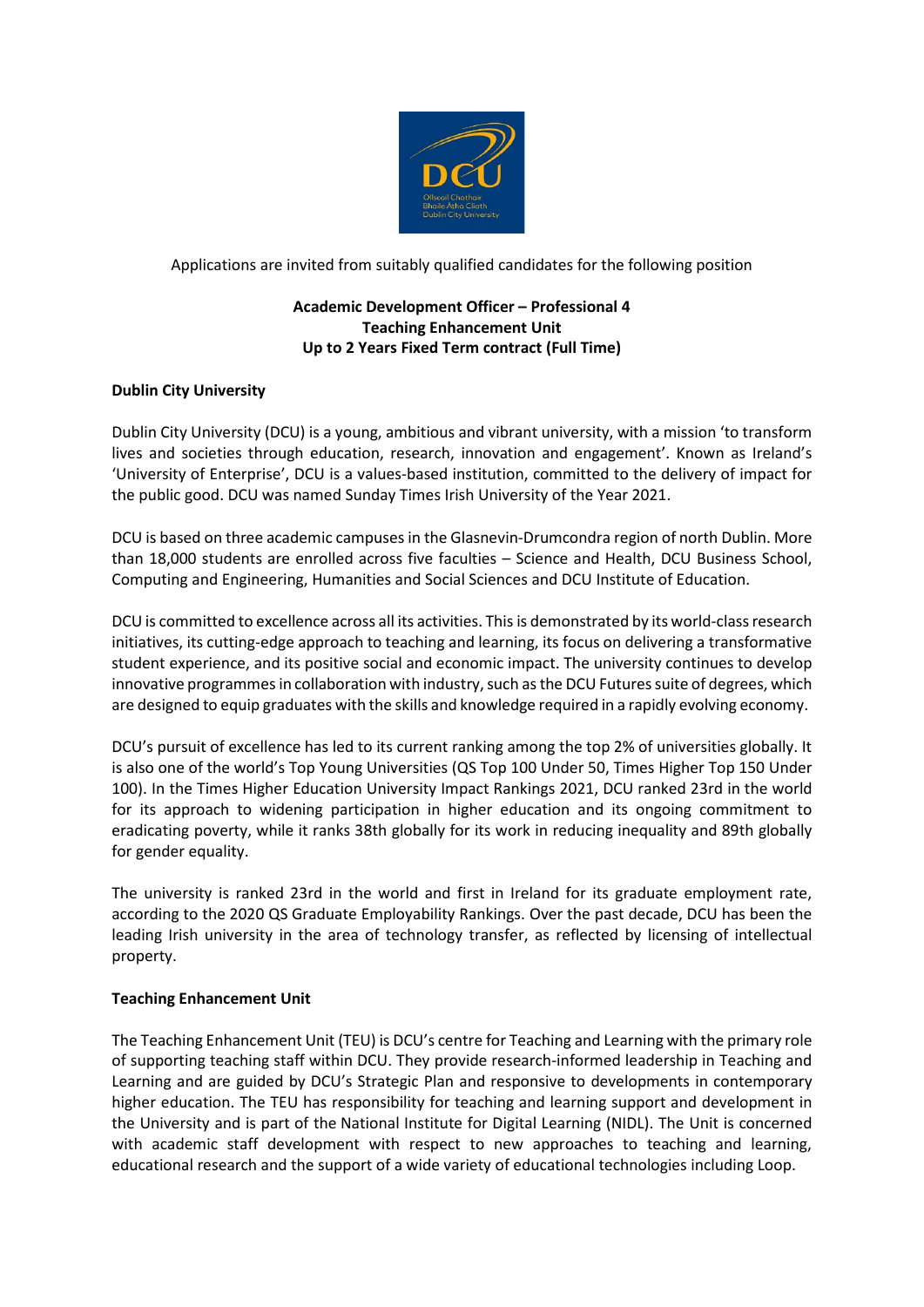## **Role Profile**

The University is embarking on a period of significant investment in curriculum renewal and learning innovation across all of its Faculties. The Academic Development Officer will be responsible primarily for assisting with the implementation of Challenge-Based-Learning (CBL) in the curriculum and associated underlying pedagogies contributing to DCU's Teaching and Learning Strategy. The position will assist the TEU, academic teams and students with the implementation of CBL pedagogies. Building upon existing expertise in CBL, and working with a dynamic team of colleagues, this post offers an exciting opportunity in DCU for the successful candidate to make a significant contribution to the enhancement of effective and innovative teaching practice supporting a transformative student learning experience. The successful individual will work directly with programme teams in DCU as well as liaising with counterparts in the European Consortium of Innovative Universities (ECIU).

The position will report to the Head of the TEU, who has overall responsibility for promoting teaching and learning development activities. The TEU plays a key role in supporting Faculties and the effective implementation of DCU's Teaching and Learning Strategy, and related strategic programmes such as DCU Futures. Under the direction of the Head of the TEU, the candidate will work closely with a team of project staff including academics, learning technologists and academic developers. The contract will be for a period of up to 2 years commencing on appointment.

## **Duties and Responsibilities**

Please refer to the job description for a list of duties and responsibilities associated with this role.

## **Qualifications and Experience**

The candidate must hold at least a Master's degree, a digital or information technology component in this is highly desirable. Experience of teaching in a higher education environment and development of online teaching resources is preferable along with evidence of scholarship in a relevant area. The successful candidate must be able to demonstrate significant expertise in delivering professional development to academic staff in relation to enhancement of academic practice. S/He will have an experience of CBL pedagogies and also extensive experience of Moodle would be highly desirable.

In addition, the successful individual will have:

- Advanced English language skills
- Knowledge of CBL and related contemporary pedagogical approaches
- Excellent knowledge of the use of new learning technologies to assist student learning
- Ability to work accurately and independently while meeting schedules and keeping to strict deadlines
- Strong interpersonal skills and the ability to build and maintain excellent working relationships
- Ability to establish clear priorities, to manage teaching and learning projects and their own workload.
- Proven professional experience in supporting faculty staff and the development and implementation of academic programmes
- A high level of competence in desk-top based analysis, presentation tools and online learning platforms, which may include Excel, Word, PowerPoint, Moodle, etc.
- A willingness to stay updated with advancements and best practices in programme design and development and how they can be assisted by new learning technologies
- Excellent teamwork and communication skills.